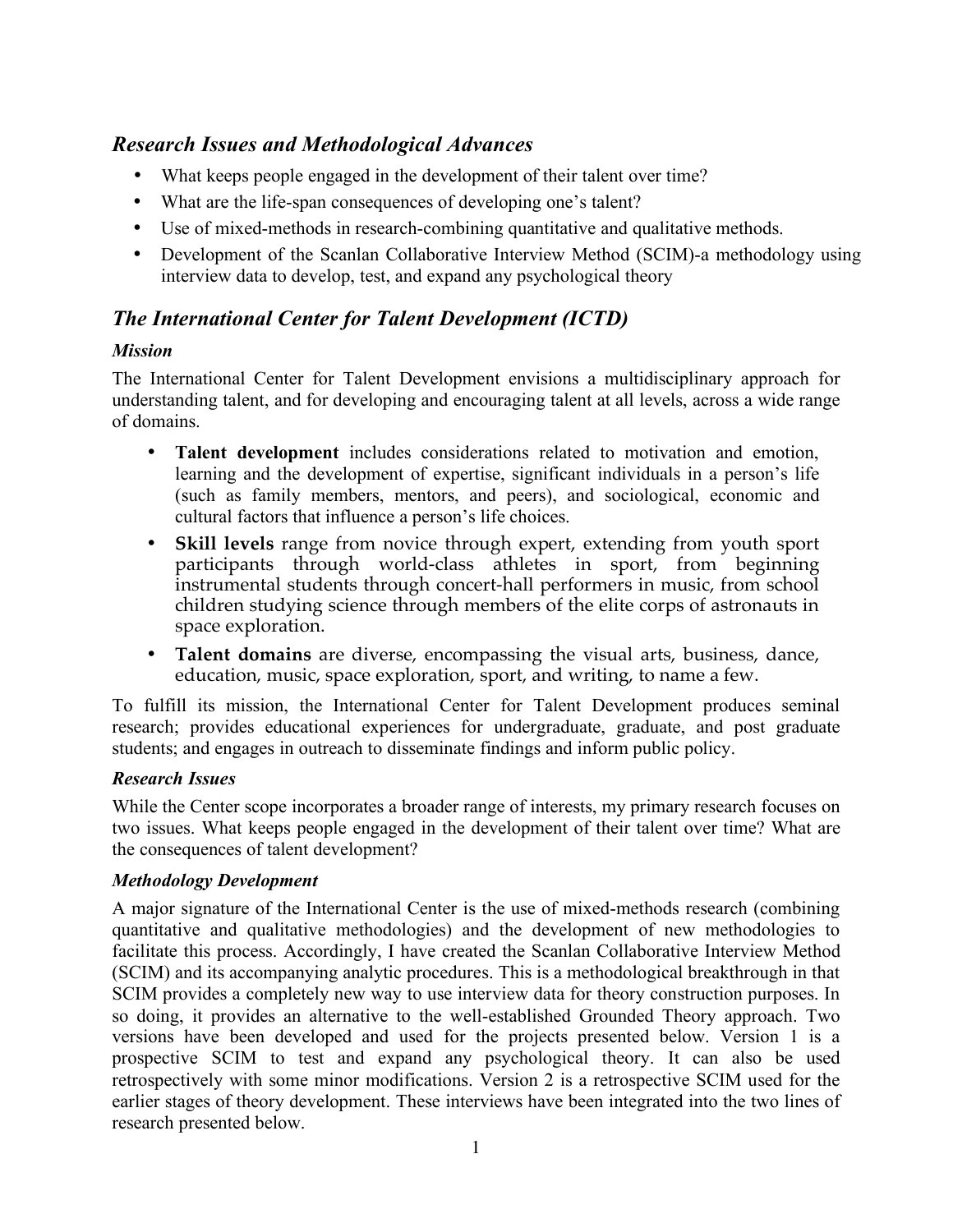#### *Lines of Research*

#### **What keeps people engaged in the development of their talent over time?**

Our ongoing research on enjoyment/passion and commitment with youth and world-class athletes has focused on this issue. We define commitment as a psychological variable reflecting the desire and determination to persist in an endeavor over time. We are developing a Theory of Sport Commitment that, in the future, will be tested in other talent domains to assess how well it generalizes to diverse arenas.

The Project on Elite Athlete Commitment (PEAK), involved the development and use of SCIM Version 1 to test, expand, and then assess the external validity of the Theory of Sport Commitment. Combining this method with our prior quantitative survey data involving well over a 1,000 youth athletes, brings a strong mixed-methods approach to our research on commitment. We have collected three extensive and separate sets of interview data with New Zealand's most elite athletes--a male and female amateur team and a male professional team. The data are presented as an integrated series of articles; the first three articles are published and the fourth is in preparation.

The next phase of theory development involves returning to quantitative methods and working on the Sport Commitment International Scale Development Project (SCISDP). My lab team and I incorporated what we learned through the PEAK interviews and prior survey research to create more sophisticated assessment tools to examine the predictors and consequences of commitment. Specifically, we developed an expanded and more refined commitment scale for adolescent athletes, and a similar but new scale for elite, world-class performers. In so doing, we employed state of the art techniques to make the scale items appropriate for international translation. For example, we used a method called *de-centering* that considers the linguistic and cultural nuances of each item with respect to English and other target languages. We were able to experiment with and employ this method because one of my recent Postdoctoral Fellows (Dr. Catarina Sousa) speaks Spanish, Portuguese, Catalan, and English; and is very familiar with the Spanish and Portuguese cultures. Including this international aspect made the item development process even more difficult and laborious, but the outcomes in terms of scale translation and cross-cultural research are tremendous. As will be seen below, the international community is already interested in the SCISDP

Under the direction of Dr. Graig Chow (Postdoctoral Fellow), we currently are in the process of data collection to test the new adolescent scale. We need to survey well over a 1,500 athletes (we have now completed data collection on 800 athletes) from various types of sports at their practice sites all over CA. We will use these data to also refine and shorten the elite athlete scale, and then begin data collection to specifically assess that instrument. The finalized English versions of the adolescent and elite scales will be sent to Dr. Sousa to test in Spain, Portugal, and Brazil (adapted to Brazilian Portuguese). Greece, Italy, and several other countries are waiting to be included in this process.

#### **What are the consequences of talent development?**

The (New Jersey) Project on Life-span Consequences of Adolescent Talent Development: The Role of Extracurricular Activities (Involves the development and use of SCIM Version 2).

There is considerable national interest on the consequences of activity participation and "how youth spend their time" to foster positive development and to counter the drug, pregnancy, and gang problems of "latch key" and at risk youth. To date, the consequences examined are typically short term (e.g., high school grades and graduation rates), mainly survey methods are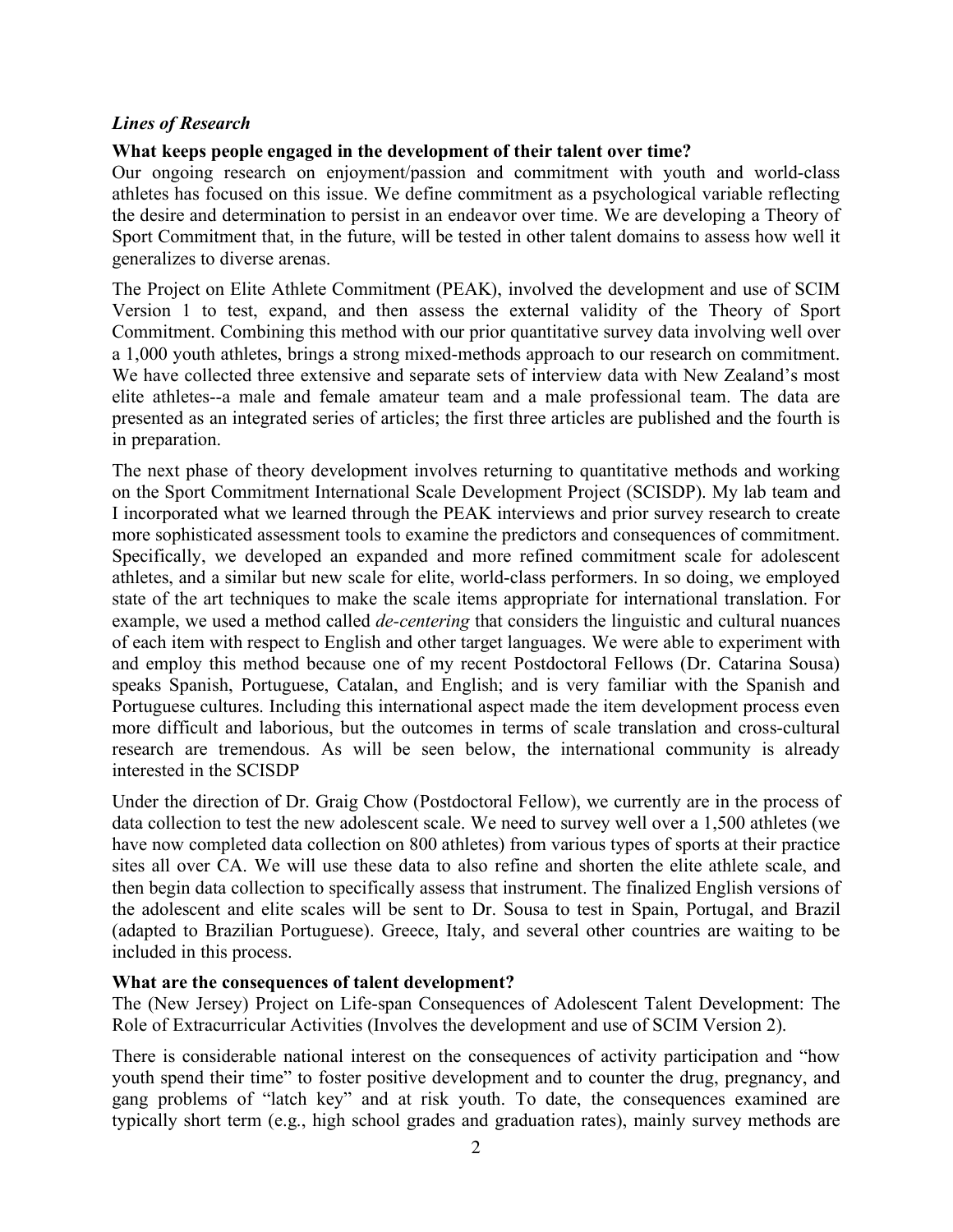used, and the data are largely descriptive. In contrast, what we call the "New Jersey Project" uses SCIM Version 2 for theory development purposes and focuses on the consequences of talent development over the life-span. The project studies the influence of high school extracurricular activity participation on the life course of women who were in their fifties. Moreover, while we are interested in a wide range of extracurricular activities (e.g., music, drama, government, sport), our New Jersey sample was specifically selected because it represents a rare group of women who were able to participate in interscholastic, varsity sports at the high school level before Title IX. There were only 300,000 girls throughout the country who had this type of opportunity in the 1960s. Hence, this group is more representative of current adolescents than most of their cohorts at that time. This is key to the results generalizing to the youth of today. We have competed all interviewing (involving travel to eight different states) and data analysis, and the resulting manuscript is in preparation.

## *Selected Publications*

- Scanlan, T.K. (1977). The effects of success-failure on the perception of threat in a competitive situation. *Research Quarterly*, *48*, 144-153.
- Scanlan, T.K. (1977). Suggested directions for competition research. *Quest, 28*, 66-75.
- Scanlan, T.K. (1978). Antecedents of competitiveness. In R.A. Magill, M.J. Ash and F.L. Smoll (Eds.), *Children in sport.* Champaign, IL: Human Kinetics, 53-75. 2nd Ed., 1982, 48-69. (Invited chapter).
- Scanlan, T.K., & Passer, M.W. (1978). Anxiety inducing factors in competitive youth sports. In F.L. Smoll and R.E. Smith (Eds.), *Psychological perspectives in youth sports* (pp. 107-122). Washington, D.C: Hemisphere Press. (Invited chapter).
- Scanlan, T.K. (1978). Perceptions and responses of high- and low- competitive trait anxious males to competition. *Research Quarterly*, *49*, 520-527.
- Scanlan, T.K., & Passer, M.W. (1978). Factors related to competitive stress among male youth sports participants. *Medicine and Science in Sports*, *10*,103-108.
- Scanlan, T.K., & Ragan, J.T., Jr. (1978). Achievement motivation and competition: Perceptions and responses. *Medicine and Science in Sports*, *10*, 276-281.
- Scanlan, T.K., & Passer, M.W. (1979). Sources of competitive stress in young female athletes. *Journal of Sport Psychology*, *1*, 151-159.
- Scanlan, T.K., & Passer, M.W. (1979). Factors influencing the competitive performance expectancies of young female athletes. *Journal of Sport Psychology*, *1*, 212-220.
- Scanlan, T.K., & Passer, M.W. (1980). Self-serving biases in the competitive sport setting: An attributional dilemma. *Journal of Sport Psychology, 2*,124-136.
- Scanlan, T.K., & Passer, M.W. (1980). The attributional responses of young female athletes after winning, tying, and losing. *Research Quarterly for Exercise and Sport, 51*, 675-684.
- Scanlan, T.K., & Passer, M.W. (1981). Determinants of competitive performance expectancies of young male athletes. *Journal of Personality*, *49*, 60-74.
- Scanlan, T.K. (1984). Competitive stress and the child athlete. In J.M. Silva, III and R.S. Weinberg (Eds.), *Psychological foundations of sport* (pp.118-129). Champaign, IL: Human Kinetics. (Invited chapter).

Rev May 20, 2011 3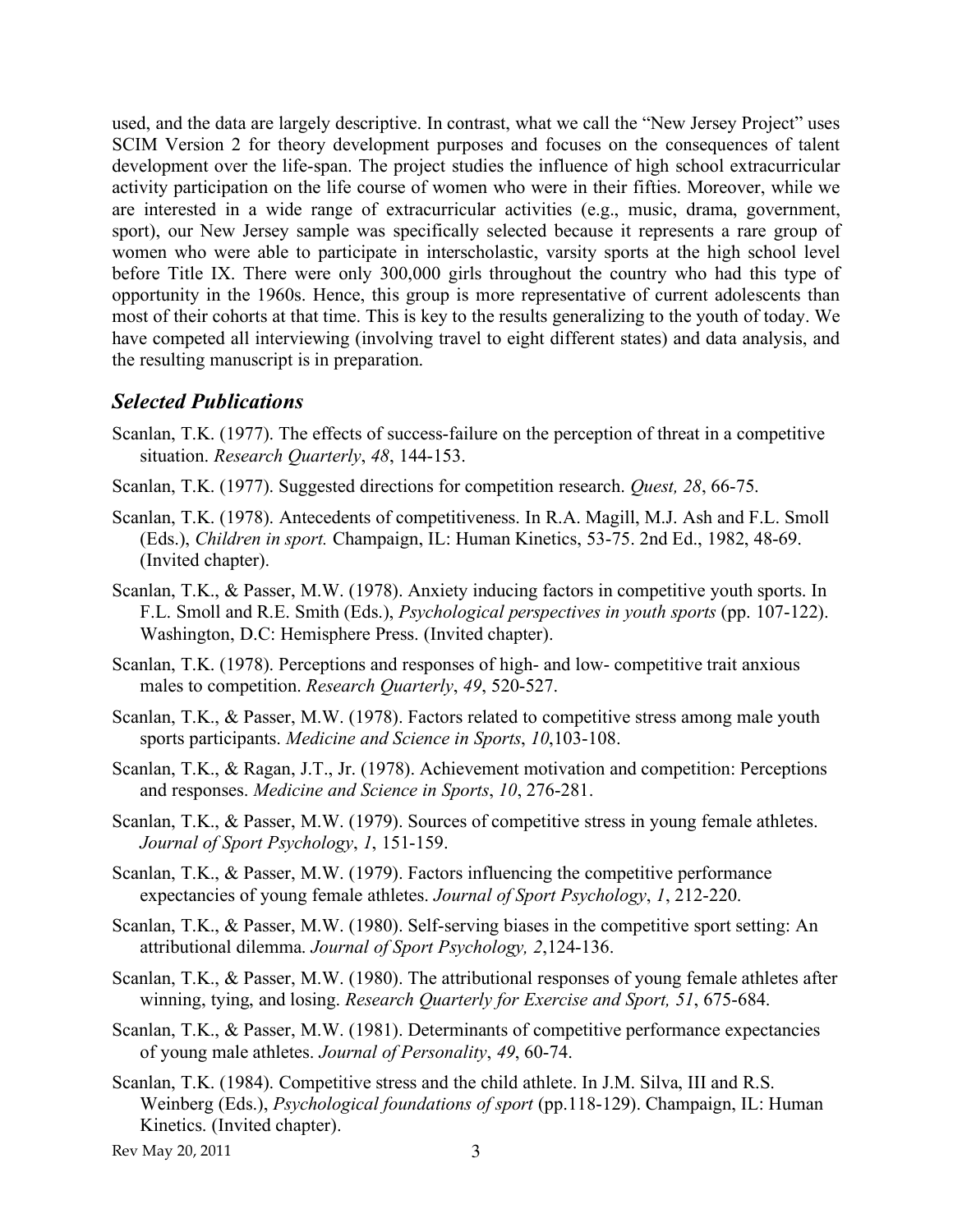- Scanlan, T.K., & Lewthwaite, R. (1984). Social psychological aspects of competition for male youth sport participants: I. Predictors of competitive stress. *Journal of Sport Psychology, 6*, 208-226.
- Scanlan, T.K., Lewthwaite, R., & Jackson, B.L. (1984). Social psychological aspects of competition for male youth sport participants: II. Predictors of performance outcomes. *Journal of Sport Psychology*, *6,* 422-429.
- Scanlan, T.K., & Lewthwaite, R. (1986). Social psychological aspects of competition for male youth sport participants: III. Determinants of personal performance expectancies. *Journal of Sport Psychology*, *7*, 389-399.
- Scanlan, T.K., & Lewthwaite, R. (1986). Social psychological aspects of competition for male youth sport participants: IV. Predictors of enjoyment. *Journal of Sport Psychology*, *8*, 25-35.
- Scanlan, T.K., & Lewthwaite, R. (1988). From stress to enjoyment: Parental and coach influences on young participants. In E.W. Brown and C.F. Branta (Eds.), *Competitive stress for children and youth: An overview of research and issues* (pp. 41-48). Champaign, IL: Human Kinetics. (Invited chapter).
- Lewthwaite, R., & Scanlan, T.K. (1989). Predictors of competitive trait anxiety in male youth sport participants. *Medicine and Science in Sports and Exercise*, *21*, 221-229.
- Scanlan, T.K., (1989). Sport enjoyment: A key motivational factor for youth sport and elite athletes. *Proceedings of the First World Congress on Sport Sciences*, (pp. 364-366). (Invited article).
- Scanlan, T.K., Ravizza, K., & Stein, G.L. (1989). An in-depth study of former elite figure skaters: I. Introduction to the project. *Journal of Sport and Exercise Psychology, 11*, 54-64.
- Scanlan, T.K., Stein, G.L., & Ravizza, K. (1989). An in-depth study of former elite figure skaters: II. Sources of enjoyment. *Journal of Sport and Exercise Psychology, 11*, 65-83.
- Scanlan, T.K., Stein, G.L., & Ravizza, K. (1991). An in-depth study of former elite figure skaters: III. Sources of stress. *Journal of Sport and Exercise Psychology*, *13*, 103-120.
- Scanlan, T.K., & Simons, J.P. (1992). The construct of sport enjoyment. In G. C. Roberts (Ed.), *Motivation in sport and exercise*, (pp. 199-215). Champaign, IL: Human Kinetics. (Invited chapter).
- Stein, G.L., & Scanlan, T.K. (1992). Goal attainment and non-goal occurrences as underlying mechanisms to an athlete's sources of enjoyment. *Pediatric Exercise Science, 4*, 150-165.
- Scanlan, T.K., Carpenter, P.J., Schmidt, G.W., Simons, J.P., & Keeler, B. (1993). An introduction to the Sport Commitment Model. *Journal of Sport and Exercise Psychology*, *15*, 1-15.
- Scanlan, T.K., Simons, J.P., Carpenter, P.J., Schmidt, G.W., & Keeler, B. (1993). The Sport Commitment Model: Measurement development for the youth sport domain. *Journal of Sport and Exercise Psychology*, *15*, 16-38.
- Carpenter, P.J., Scanlan, T.K., Simons, J.P., & Lobel, M. (1993). A test of the Sport Commitment Model using structural equation modeling. *Journal of Sport and Exercise Psychology*, *15*, 119-133.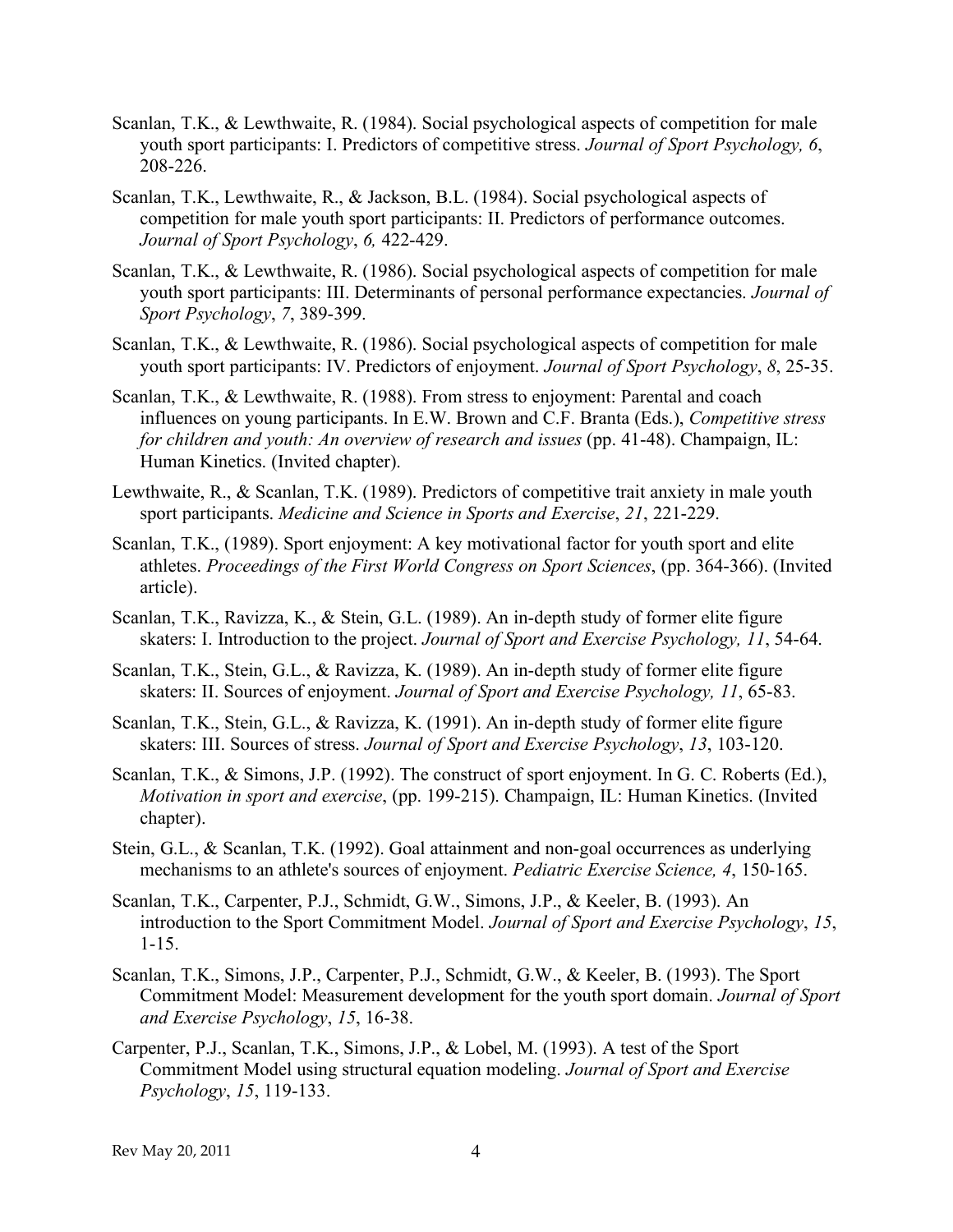- Scanlan, T.K., & Carpenter, P.J. (1993). Key ingredients to commitment in sport. In J.R. Nitsch and R. Seiler (Eds.), *Motivation, emotion, stress* (pp. 21-31). Proceedings of the VII European Congress of Sport Psychology. Cologne, Germany. (Invited article).
- Scanlan, T.K., Carpenter, P.J., Lobel, M., & Simons, J.P. (1993). Sources of enjoyment for youth sport athletes. *Pediatric Exercise Science*, *5*, 275-285. (Invited article for a special journal issue).
- Scanlan, T.K. (1998). Thriving versus surviving. In J. Wilmore (Ed.), *Quest: The Academy Papers*, *50*, 125-132. (Invited article).
- Carpenter, P.J., & Scanlan, T.K. (1998). Changes over time in the determinants of Sport Commitment. *Pediatric Exercise Science*, *10*, 356-365.
- Scanlan, T.K. (2002). Social evaluation and the competition process: A developmental perspective. In F.L. Smoll and R.E. Smith (Eds.), *Children and youth in sport: A biopsychosocial perspective* (2nd Ed., pp. 393-407). Dubuque, Iowa: Kendall/Hunt. (Invited chapter).
- Scanlan, T. K., Russell, D. G., Wilson, N. C., & Scanlan, L. A. (2003). Project on Elite Athlete Commitment (PEAK): I. Introduction and methodology. *Journal of Sport & Exercise Psychology, 25,* 360-376.
- Scanlan, T. K., Russell, D. G., Beals, K. P., & Scanlan, L. A. (2003). Project on Elite Athlete Commitment (PEAK): II. A direct test and expansion of the Sport Commitment Model with elite amateur sportsmen. *Journal of Sport & Exercise Psychology, 25,* 377-401.
- Scanlan, T. K., Babkes, M. L., & Scanlan, L. A. (2005). Participation in sport: A developmental glimpse at emotion. In J. L. Mahoney, R. W. Larson, & J. S. Eccles (Eds.), *Organized activities as contexts of development: Extracurricular activities, after-school and community programs* (pp. 275-309). Mahwah, NJ: Lawrence Erlbaum Associates.
- Daniels, E., & Scanlan, T.K. (2007). A new collaborative interview method to test and expand psychological theory. *International Society for the Study of Behavioral Development Newsletter.* (Issue 2, pp. 21-23). (Invited article).
- Scanlan, T.K., Scanlan, L.A., & Stellino, M.B. (2009). Athletic development. In R.A. Shweder, T.R. Bidell, A.C. Dailey, S.D. Dixon, P.J. Miller, and J. Modell (Eds.), The child: An encyclopedic companion. (pp. 72-73). Chicago: University of Chicago Press. (Invited article).
- Scanlan, T. K., Russell, D. G., Magyar, T. M., & Scanlan, L. A. (2009). Project on Elite Athlete Commitment (PEAK): III. An Examination of the External Validity Across Gender, and the Expansion and Clarification of the Sport Commitment Model. *Journal of Sport & Exercise Psychology*, *31*, 685-705.
- Scanlan, T.K. (In press). Personal turning points on the road from laboratory experimentalist to mixed methodologist. Qualitative Research in Sport, Exercise, and Health. (Invited article for special journal issue).
- Scanlan, T.K., Russell, D.G., Scanlan, L.A., Klunchoo, T.J. (Ms. in progress). Conclusion to the Project on Elite Athlete Commitment (PEAK IV): An examination of the external validity across professional status, and newly identified constructs to expand the Sport Commitment Model.

Rev May 20, 2011 5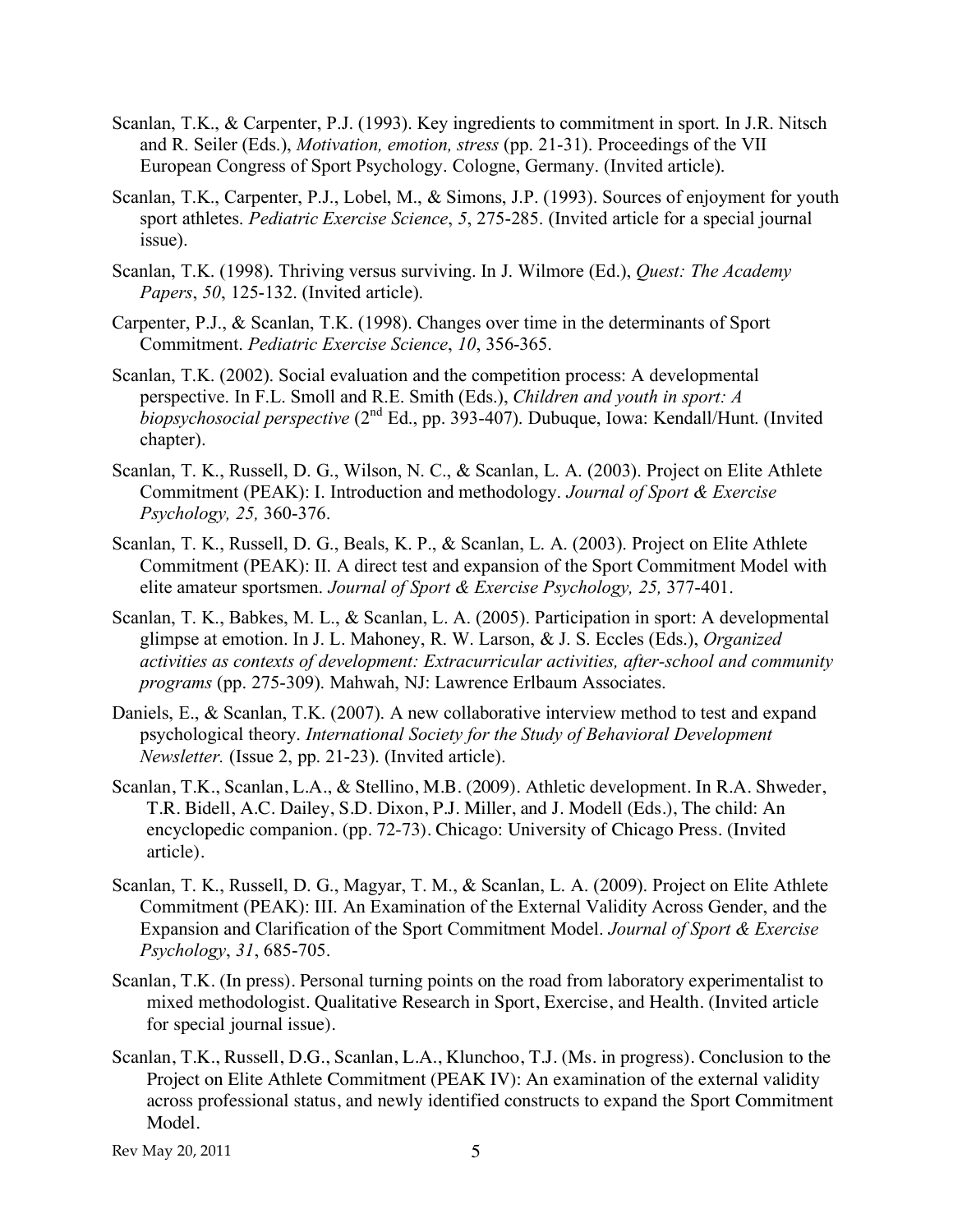Scanlan, T.K., Daniels, E.A., Kahn, K., Stellino, M.B., Scanlan, L.A. (Ms. in progress). High school involvement in organized activities: Underlying mechanisms and lifespan consequences.

### *Selected Invited Presentations*

- Scanlan, T.K. (1976, March). *The effects of competition on the psychological and social development of children*. Paper presented at the Conference on Children in Sport: A Symposium on Readiness and Effect, Milwaukee, Wisconsin.
- Scanlan, T.K. and Passer, M.W. (1977, March). *Anxiety inducers in children's sport competition*. Paper presented at the Symposium on Contemporary Research on Youth Sports, Seattle, Washington.
- Scanlan, T.K. (1978, May). *Issues in youth sports research*. Panelist and chair of symposium at the North American Society for the Psychology of Sport and Physical Activity, Tallahassee, Florida, May, 1978.
- Scanlan, T.K. (1979, April). *Self-serving biases in the competitive sport setting: An attributional dilemma.* Paper presented at the symposium on "Sport Psychology: Current Research and Intervention Programs". Western Psychological Association, San Diego, California.
- Scanlan, T.K. (1980, May). *Field research: The whys and hows*. Panelist and chair of symposium at the North American Society for the Psychology of Sport and Physical Activity, Boulder, Colorado.
- Scanlan, T.K. (1980, October). *Sources of competitive stress in children's athletics*. Keynote address presented for the Carlos Wear Lecture Series, University of Nebraska, Lincoln, Nebraska.
- Scanlan, T.K. (1982, May). *Movement: A forgotten focus*. Paper presented at the symposium on "Ecological Validity". North American Society for the Psychology of Sport and Physical Activity, College Park, Maryland.
- Scanlan, T.K. (1982, August). *Competitive stress and the child athlete*. Keynote address presented at the World Convention of the Association Internationale des Ecoles Superieres d'Education Physique, Boston University, Boston, Massachusetts.
- Scanlan, T.K. (1983, April). *The nature of sport psychology*. Lecture presented at the Psychology Colloquium, University of Canterbury, Christchurch, New Zealand.
- Scanlan, T.K. (1983, April). *Competitive stress*. Lecture presented at the University of Otago, Dunedin, New Zealand.
- Scanlan, T.K. (1983, May). *Competitive stress in the child athlete*. Keynote address presented at the New Zealand Federation of Sports Medicine, Hamilton, New Zealand.
- Scanlan, T.K. (1983, May). *Motivation, stress, and performance*. Keynote address presented at the New Zealand Federation of Sports Medicine, Hamilton, New Zealand.
- Scanlan, T.K. (1984, July). *Sources of competitive stress in youth sport athletes.* Paper presented at the symposium on "Perceptions of Stress and Motivation of Children in Competitive Sport". Olympic Scientific Congress, Eugene, Oregon.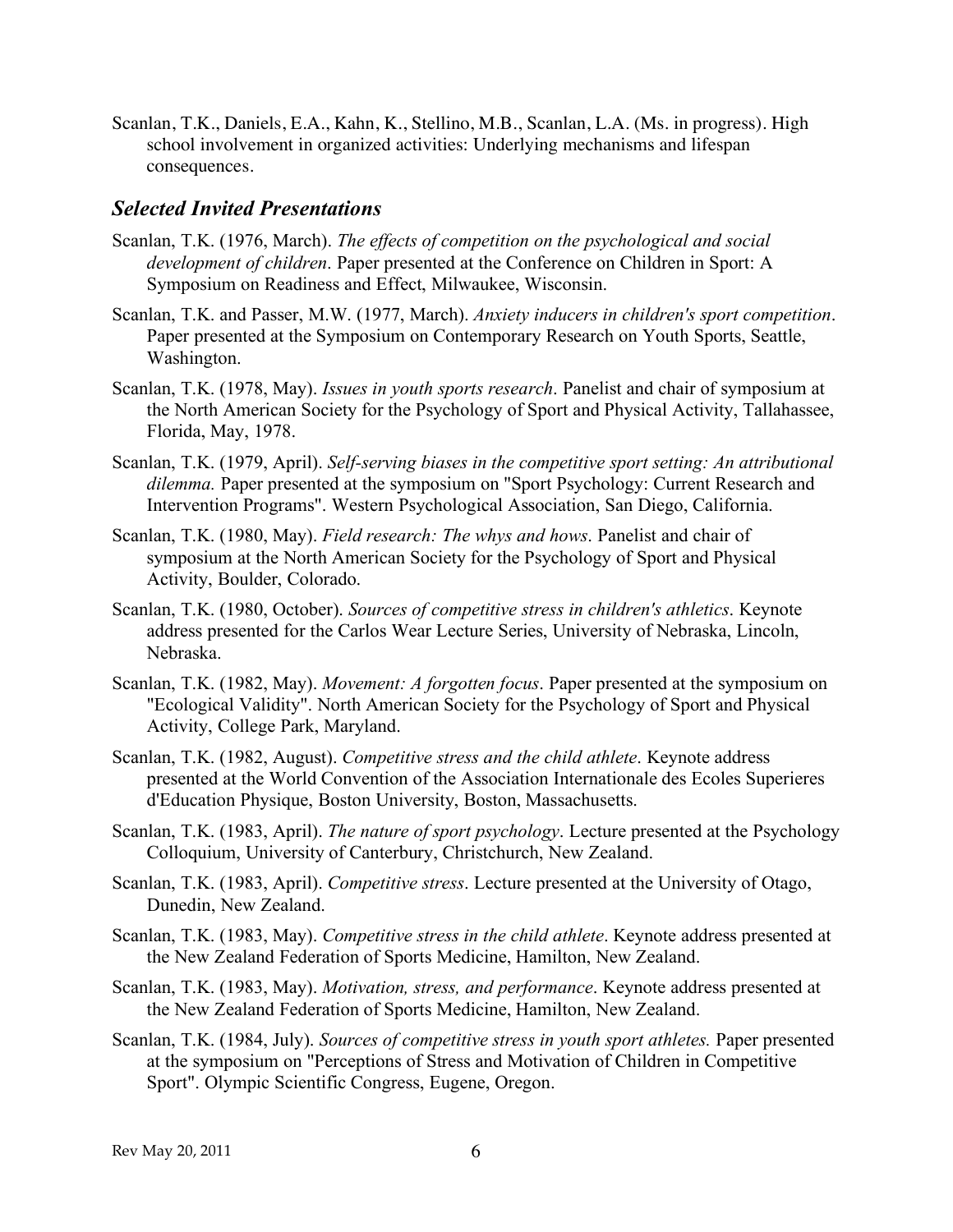- Scanlan, T.K. (1984, July). *Directions for competitive youth sport research*. Closing comments for the Interdisciplinary Meetings on "Competitive Sport for Children and Youth". Olympic Scientific Congress, Eugene, Oregon.
- Scanlan, T.K. (1985, October). *From stress to enjoyment: Parental and coach influences on young participants.* Paper presented at the Big Ten Symposium on "Effects of Competitive Sports on Children and Youth", Michigan State University, Lansing, Michigan.
- Scanlan, T.K. (1985, November). *Psychological aspects of children in sport.* Lecture presented at the Child Psychiatry Journal Club, UCLA, Los Angeles, California.
- Scanlan, T.K. (1986, February). *Stress and competitive youth sports*. Lecture presented at the Developmental Studies in Education Colloquium Series, UCLA, Los Angeles, California.
- Scanlan, T.K. (1986, November). *Sources of stress in children's sport.* Lecture presented to the Research Consortium conducted by the Los Angeles Olympic Organizing Committee-Amateur Athletic Foundation, Los Angeles, California.
- Scanlan, T.K. (1988, June). *Comments on exercise and sport psychology for youth*. Reaction to paper by R. Dishman at the "Conference on Youth, Exercise, and Sport", Sonesta Beach Hotel, Bermuda.
- Scanlan, T.K. (1989, June). *Stress and motivational issues in competitive youth sports.* Lecture presented to the American Academy of Pediatrics and the Los Angeles Pediatric Society Continuing Medical Education Program, Kaiser Hospital, Panorama City, California.
- Scanlan, T.K. (1989, October November). *Sport enjoyment: A key motivational factor for youth sport and elite youth athletes*. Keynote address presented at the First International Olympic Committee World Congress on Sports Sciences, The Broadmoor Hotel, Colorado Springs, Colorado.
- Scanlan, T.K. (1989, November). *Enhancing motivation: The concept of enjoyment*. Paper presented at the Motivation in Exercise and Sport symposium, University of Illinois, Champaign-Urbana, Illinois.
- Scanlan, T.K. (1990, January). *Enjoyment: A key to motivation in sport*. Keynote address presented at the Commonwealth and International Conference, Auckland, New Zealand.
- Scanlan, T.K. (1991, March). *Sport enjoyment: Sources and consequences*. Lecture presented to the Faculty of Education, University of British Columbia, Vancouver, Canada.
- Scanlan, T.K. (1991, May). *An in-depth study of former elite figure skaters: Sources of enjoyment.* Lecture presented with K. Ravizza at the International Conference of the Professional Skaters Guild of America, San Diego, California.
- Scanlan, T.K. (1991, June). *Sport enjoyment: A key to motivation.* Lecture presented at the Educational Psychology Colloquium, UCLA, Los Angeles, California.
- Scanlan, T.K. (1991, June). *Key issues in qualitative research*. Panelist and chair of symposium at the North American Society for the Psychology of Sport and Physical Activity, Asilomar, California.
- Scanlan, T.K. (1991, September). *Key ingredients to commitment in sport.* Keynote address presented at the VIII European Congress of Sport Psychology, Cologne, Germany.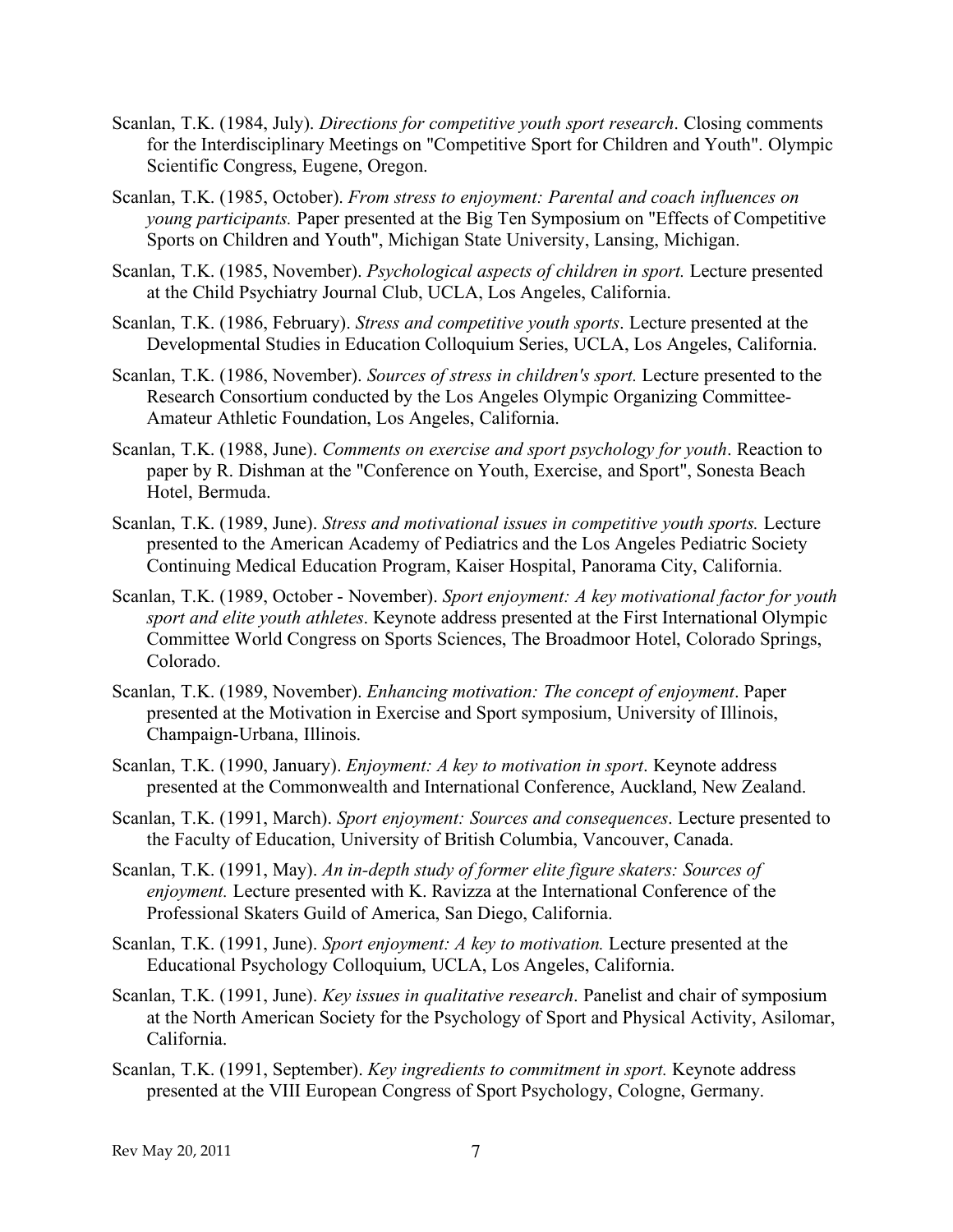- Scanlan T.K. (1991, October). *Roundtable discussant on research directions.* Question and answer session on my research. Association for the Advancement of Applied Sport Psychology, Savannah, Georgia.
- Scanlan, T.K. (1991, October). *A response to "Talent and enjoyment: Findings from a longitudinal study.*" Formal reactor to the keynote address by Mihalyi Csikszentmihalyi, Association for the Advancement of Applied Sport Psychology, Savannah, Georgia.
- Scanlan, T.K. (1992, August). *A qualitative look at emotion in sport.* Address presented at the American Psychological Association Centennial Convention (Division 47), Washington, D.C.
- Scanlan, T.K. (1992, October). *The use of qualitative methods in developing a model of sport commitment*. Lecture presented as a William Evans Visiting Fellow, University of Otago, Dunedin, New Zealand.
- Scanlan, T.K. (1993, January). *What in the world is sport psychology*? Lecture presented at the Social Psychology Area Colloquium Series, UCLA, Los Angeles, California.
- Scanlan, T.K. (1993, February). *Sources of sport enjoyment.* Lecture presented at the Health Psychology Area Seminar, UCLA, Los Angeles, California.
- Scanlan, T.K. & Russell, D.G. (1993, October). *Testing...Testing...Where is Sport Psychology*? Symposium at the combined conference of the Association for the Advancement of Applied Sport Psychology, and the Canadian Society for Psychomotor Learning and Sport Psychology, Montreal, Canada.
- Scanlan, T.K. (1994, June). *Project on Elite Athlete Commitment: To practice, practice, practice they gotta wanna, wanna, wanna!* Paper presented at the Research on Experts: The Paradigmatic Link between Sport Psychology and Motor Learning symposium at the North America Society for the Psychology of Sport and Physical Activity, Clearwater Beach, Florida.
- Scanlan, T.K. (1994, August). *Visions for youth sport research and outreach*. Lecture presented at the Institute for the Study of Youth Sport, Michigan State University, East Lansing, Michigan.
- Scanlan, T.K. (1994, October). *"Excelling" into the future*. Presidential address presented at the Association for the Advancement of Applied Sport Psychology, Lake Tahoe, Nevada.
- Scanlan, T.K. (1996, March). *Pushing the commitment button*. Speaker for the Chancellor's Dinner opening The Best of UCLA Program, Los Angeles, California.
- Scanlan, T.K. (1997, April). *Commitment to sport and beyond.* Distinguished Alumni Award address presented for the Kinesiology Centennial Lecture Series, University of Illinois, Urbana-Champaign, Illinois.
- Scanlan, T.K. (1997, May). *The development of talent in girls and women*. Dinner address presented at the Women in Philanthropy Executive Board Meeting, UCLA, Los Angeles, California.
- Scanlan, T.K. (1997, May). *Introducing the International Center for Talent Development*. Lecture presented at the Developmental Psychology Area Seminar, UCLA, Los Angeles, California.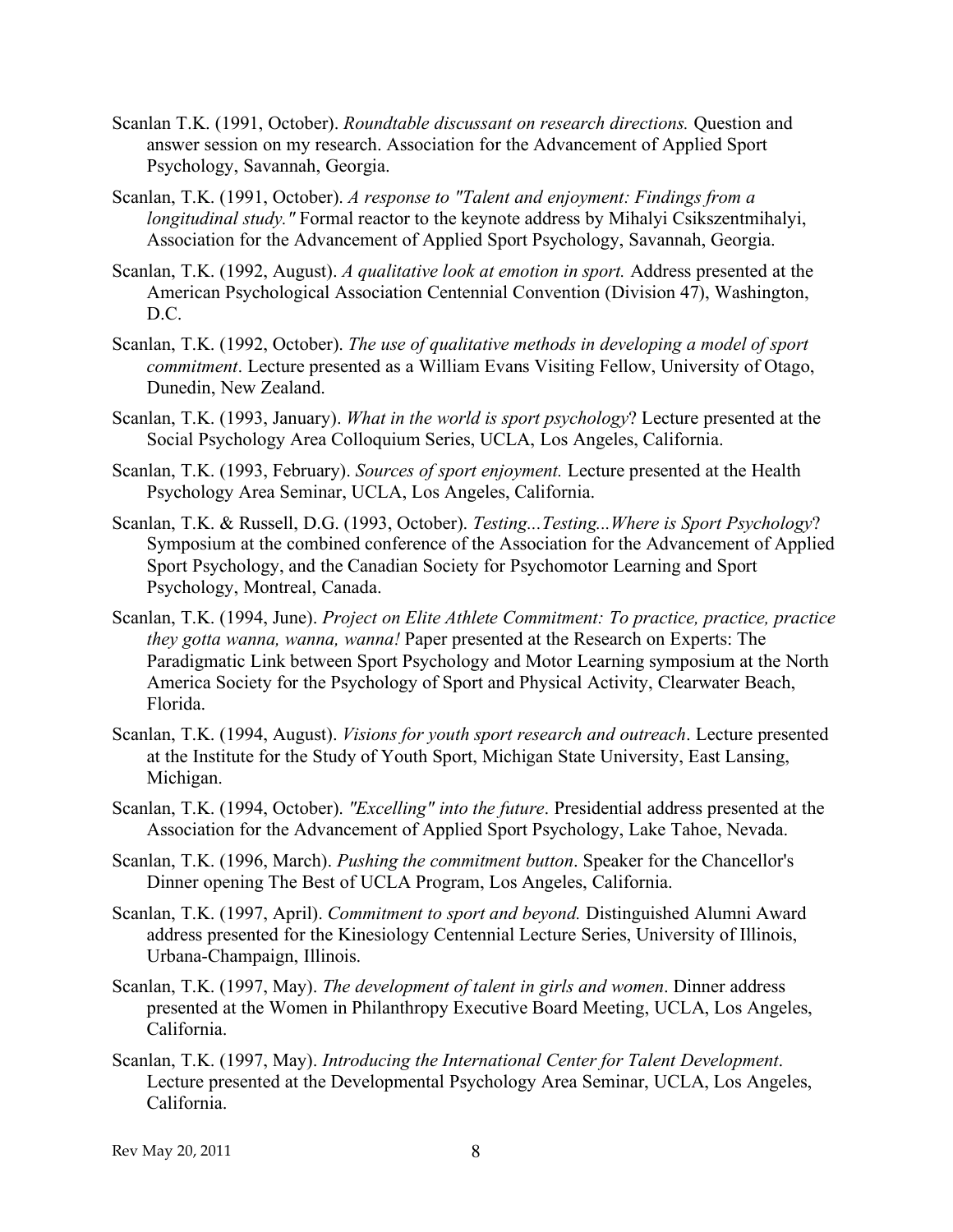- Scanlan, T.K. (1997, May). *Creating commitment*. Lecture presented at a special conference on Urban Youth Sports: Promoting Healthy Development. Co-sponsored by the Robert Woods Johnson Foundation and the Center for the Study of Sport in Society, Northeastern University. Park Plaza Hotel, Boston, Massachusetts.
- Scanlan, T.K. (1997, July). *Enjoyment: A key ingredient to the development of talent.* Keynote address presented at the conference on, Enhancing Children's Potential: Minimizing Risks and Maximizing Resiliency. Sponsored by the Children's Issues Centre, University of Otago, Dunedin, New Zealand.
- Scanlan, T.K. (1997, October). *Using interviews to test and expand a theoretical model*. Lecture presented at the Social Psychology Area Colloquium Series, UCLA, Los Angeles, California.
- Scanlan, T.K. (1998, July). *The medicine and psychology team: A "paradocs" working together*. Keynote address presented at the Symposium on the Olympic Athlete, sponsored by The University of New South Wales Sports Medicine Programs and the Centre for Olympic Studies under the auspices of the UCLA-UNSW Program of Academic Cooperation, International Studies and Overseas Programs, Sydney, Australia.
- Scanlan, T.K. (1998, July). *Motivation over the long haul*. Keynote address presented at the Symposium on the Olympic Athlete, sponsored by The University of New South Wales Sports Medicine Programs and the Centre for Olympic Studies under the auspices of the UCLA-UNSW Program of Academic Cooperation, International Studies and Overseas Programs, Sydney, Australia.
- Scanlan, T.K. (1998, July). *The fighting spirit and associated peak performance factors.* Roundtable discussion at the Symposium on the Olympic Athlete, sponsored by The University of New South Wales Sports Medicine Programs and the Centre for Olympic Studies under the auspices of the UCLA-UNSW Program of Academic Cooperation, International Studies and Overseas Programs, Sydney, Australia.
- Scanlan, T.K. (1998, July). *The International Center for Talent Development.* Lecture presented to the Faculty of Human Movement, Victoria University of Technology under the auspices of the UCLA-VUT Program of Academic Cooperation, International Studies and Overseas Programs, Melbourne, Australia.
- Scanlan, T.K. (1998, July)*. The International Center for Talent Development.* Lecture presented to the Faculty of Human Movement Sciences, Royal Melbourne Institute of Technology under the auspices of the UCLA-RMIT Program of Academic Cooperation, International Studies and Overseas Programs, Melbourne, Australia.
- Scanlan, T.K. (1999, February). *Terms of engagement* . Presentation to the MacArthur Research Network on Successful Pathways through Middle Childhood, New Orleans, Louisiana.
- Scanlan, T.K. (1999, April). *Commitment: Motivation over the long haul.* Lecture presented at the Applied Human Development Colloquium Series hosted by Psychological Studies in the Education Division of the Graduate School of Education and Information Studies, UCLA, Los Angeles, California.
- *Presentations as the Australian Distinguished International Scholar in Sport Psychology, August 1999*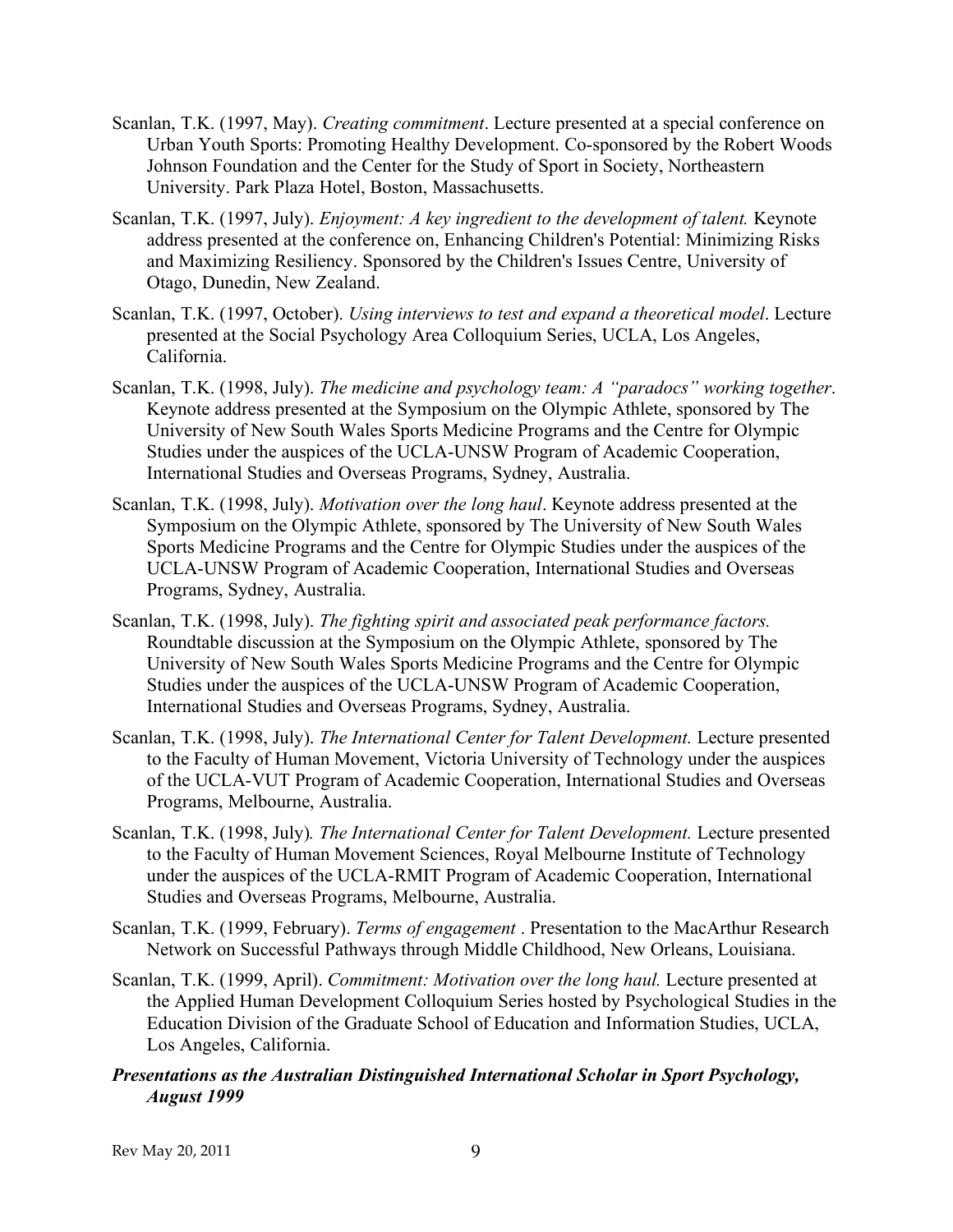- Scanlan, T.K. (1999, August). *An interview to capture athletes' commitment.* Live interview demonstration with Olympic male bobsledder conducted at the University of Queensland, Brisbane, Australia.
- Scanlan, T.K. (1999, August). *The New Zealand All Blacks: What they have taught us about commitment.* Lecture presented at the University of Southern Queensland, Toowoomba Australia.
- Scanlan, T.K. (1999, August). *Commitment: Serious fun.* Lecture presented at Queensland University of Technology, Brisbane, Australia.
- Scanlan, T.K. (1999, August). *The New Zealand All Blacks: What they have taught us about commitment.* Lecture presented at Victoria University, Melbourne, Australia.
- Scanlan, T.K. (1999, August). *Commitment: Serious fun.* Lecture presented at La Trobe University, Melbourne, Australia.
- Scanlan, T.K. (1999, August). *Commitment : Serious fun.* Lecture presented at the Australian Catholic University, Melbourne, Australia.
- Scanlan, T.K. (1999, August). *An Interview to capture athletes' commitment.* Live interview demonstration with pre-Olympic level male rower conducted at the Australian Catholic University, Melbourne, Australia.
- Scanlan, T.K. (1999, August). *Commitment: Serious fun.* Lecture presented at the Victoria Sport Sciences Association, Melbourne, Australia.
- Scanlan, T.K. (1999, August). *An interview to capture athletes' commitment.* Lecture presented at the South Australian Sports Institute, Adelaide, Australia.
- Scanlan, T.K. (1999, August). *Commitment: Serious fun.* Lecture presented at the South Australian Sports Institute, Adelaide, Australia.
- Scanlan, T.K. (1999, August). *A new interview design to test and expand theory.* Lecture presented at the Flinders University, Adelaide, Australia.
- Scanlan, T.K. (1999, August). *An interview to capture athletes' commitment.* Live interview demonstration with Olympic woman field hockey player conducted at the South Australian Sports Institute, Adelaide, Australia.
- Scanlan, T.K. (1999, August). *Commitment: Serious fun.* Lecture presented at the University of Western Australia, Perth, Australia.
- Scanlan, T.K. (1999, August). *The New Zealand All Blacks: What they have taught us about commitment.* Lecture presented at the Western Australia Sport's Institute, Perth, Australia.
- Scanlan, T.K. (1999, August). *Commitment: Serious fun.* Lecture presented at the University of Canberra, Canberra, Australia.
- Scanlan, T.K. (1999, August). *A new interview design to test and expand the Sport Commitment Model.* Lecture presented for the Australian Institute of Sport & University of Canberra, Canberra, Australia.
- Scanlan, T.K. (1999, August). *Sources of elite athletes' commitment.* Lecture presented for the Australian Institute of Sport & University of Canberra, Canberra, Australia.
- Scanlan, T.K. (1999, August). *The New Zealand All Blacks: What they have taught us about commitment.* Lecture presented at the University of Sydney, Sydney, Australia.
- Scanlan, T.K. (1999, August). *The New Zealand All Blacks: What they have taught us about commitment.* Lecture presented at the University of Technology Sydney, Sydney, Australia.
- Scanlan, T.K. (1999, August). *Commitment: Serious fun.* Lecture presented at the University of Technology Sydney, Sydney, Australia.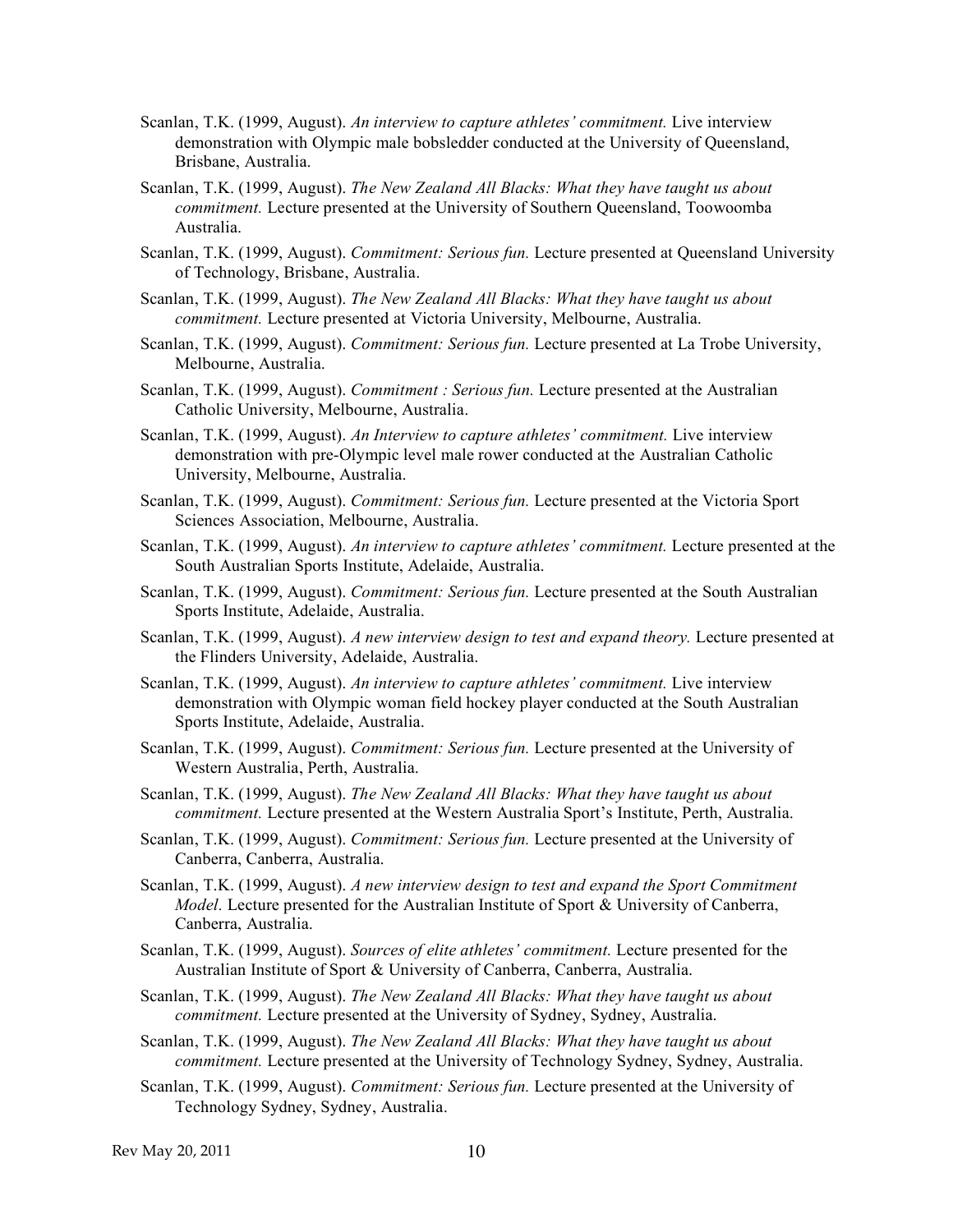- Scanlan, T.K. (1999, August). *A new interview design to test and expand the Sport Commitment Model.* Lecture presented at the University of Western Sydney, Sydney, Australia.
- Scanlan, T.K. (1999, August). *An interview to capture athletes' commitment.* Live interview demonstration with pre-Olympic level male runner conducted at the University of Western Sydney, Sydney, Australia.

#### *Invited Presentations (Cont.)*

- Scanlan, T.K. (1999, November). *The New Zealand All Blacks: What they have taught us about commitment.* Address for the school of Human Kinetics Millennium Speaker Series, University of British Columbia, Vancouver, Canada.
- Scanlan, T.K. (2001, April). *What creates commitment to sport and other talent domains.* 2001 Mary and Butch Slaughter Lecture, University of Virginia, Charlottesville, Virginia.
- Scanlan, T.K. (2001, August). *What creates commitment to sport and other talent domains.* 2001 Steven R. Heyman Memorial Lecture, American Psychological Association, San Francisco, California.
- Scanlan, T.K. (2002, April). *Developing talent.* Paper presented at the Southern California Positive Psychology Conference, Claremont Graduate University, Claremont, California.
- Scanlan, T.K. (2002, April). *Serious fun.* Paper presented at the Southern California Positive Psychology Conference, Claremont Graduate University, Claremont, California.
- Scanlan, T.K. & Scanlan, L.A. (2003, November). *Using the Scanlan Colloraborative Interview Method.* Seminar at the Institute for Research on Women and Gender, University of Michigan, Ann Arbor, Michigan.
- Scanlan, T.K. (2007, June). *Growing our science through mixed- methods research.* Senior Lecturer in Sport Psychology Address at the North American Society for the Psychology of Sport and Physical Activity, San Diego, CA.
- Scanlan, T.K. (2009, November). *Demonstration and discussion of the Collaborative Interview Method.* Presented at the Developmental Psychology Seminar, University of California, Irvine, CA.
- Scanlan, T.K. (2010, June). *The development of the Sport Commitment Model: Theoretical, Methodological, and Applied Issues.* Keynote address presented at the XII Congreso Nacional de Psicologia de la Actividad Fisica y el Deporte, Universidad Autonoma de Madrid, Madrid, Spain. (Largest Sport Psychology conference in Spain).
- Sousa, C., Scanlan, T.K., Cruz, J., Garcia-Mas, A. (2010, July). *Investigacion transcultural en Psicologia del Deporte (Cross-cultural studies in Sport Psychology)*. Symposium presented at the VII Congreso Iberoamericano de Psicologia, Oviedo, Spain. (Major Psychology conference).
- Burton, D., Gould, D., Scanlan, T., and Williams, J. (2010, September). *Proposed Future Directions of AASP.* Presentation by the Future Directions Committee at the Association for Applied Sport Psychology, Providence, RI.
- Scanlan, T.K., (2011, April). *Sport Commitment: Integrating science and practice.* Keynote address presented at the National Academy of Sport and Physical Education. San Diego, CA.

Rev May 20, 2011 11